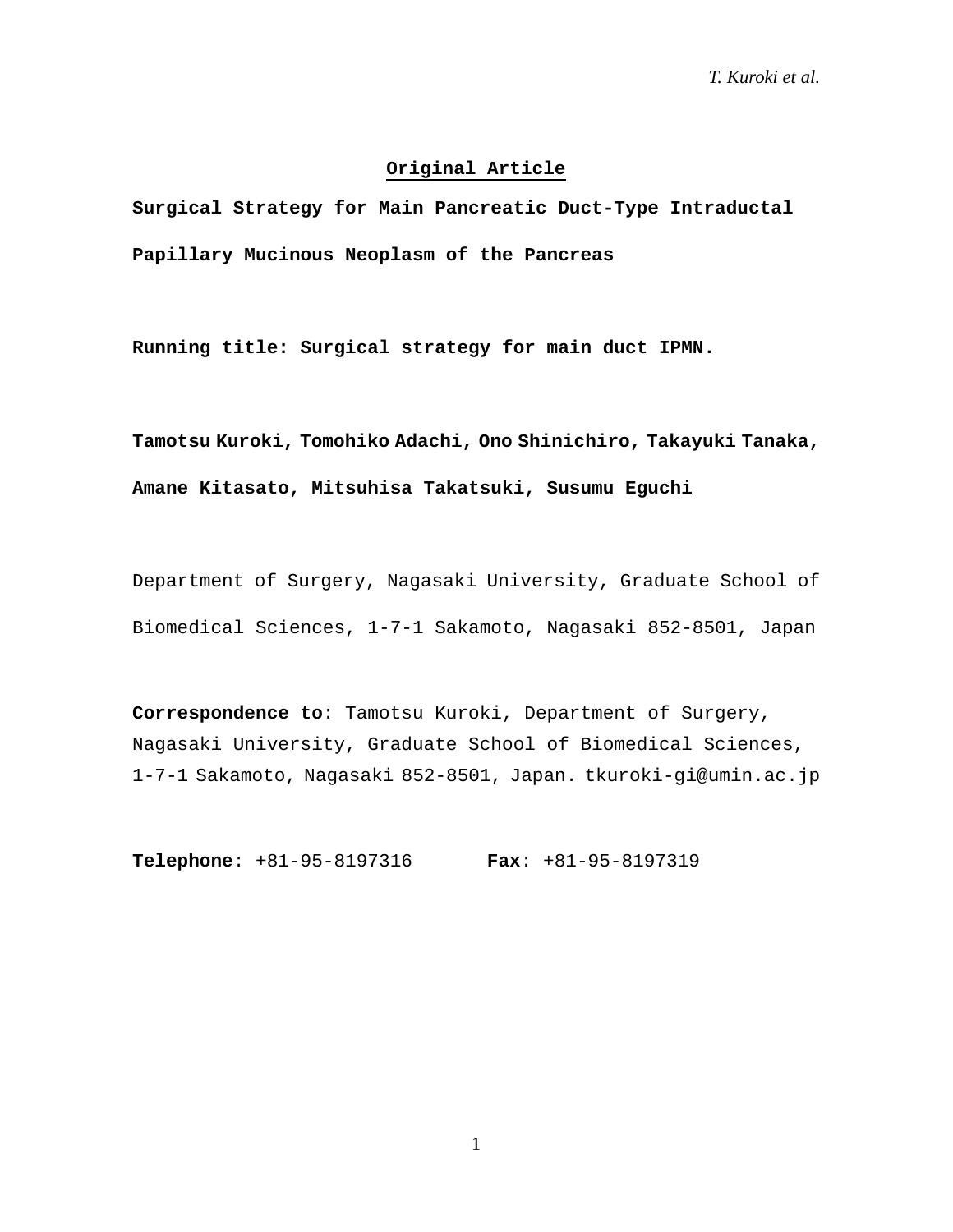#### **ABSTRACT**

**BACKGROUND/AIMS:** Although surgical resection is recommended for all main duct-type intraductal papillary mucinous neoplasms (IPMNs), controversies remain over the precise surgical strategy that should be adopted. This study thus aimed to investigate the appropriate surgical strategy for main duct IPMNs.

**METHODOLOGY:** We retrospectively evaluated 46 patients with main duct-type IPMNs who underwent surgical resection at a single center between 1991 and 2010.

**RESULTS:** Only 1 patient underwent total pancreatectomy (TP). Three patients underwent repeated pancreatectomy: TP was performed after distal pancreatectomy (DP) in 2 of these patients and after pylorus-preserving pancreaticoduodenectomy (PPPD) in the remaining patient. The recurrent histology indicated minimally invasive carcinoma in all 3 of these patients. Among the 6 patients who died in the present study, no deaths occurred due to local recurrence of the remnant pancreas.

CONCLUSIONS: Total pancreatectomy should be considered very selectively in the presence of a malignant lesion spreading to the whole pancreas.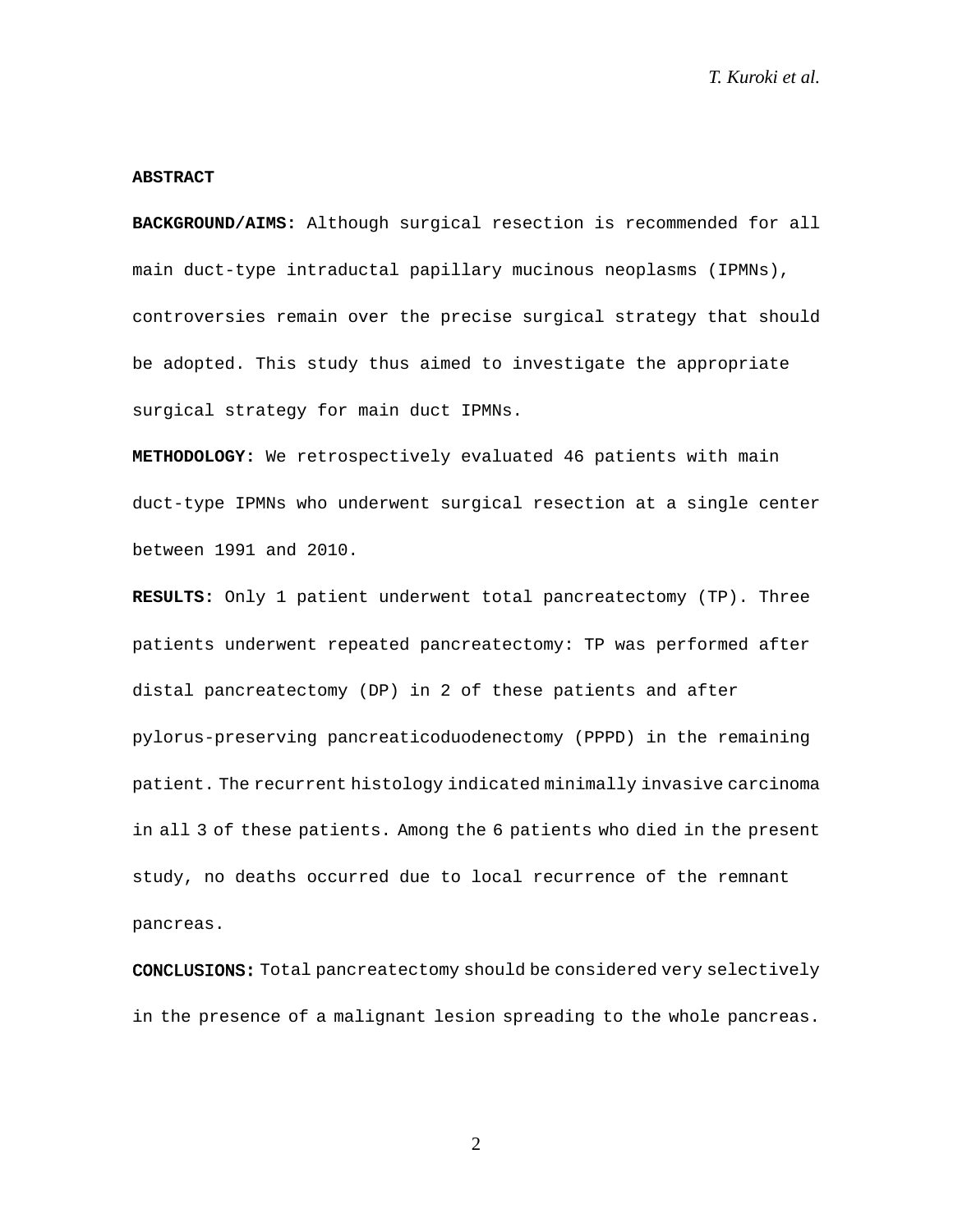**Key words**: Main pancreatic duct type; Intraductal papillary mucinous neoplasm; Total pancreatectomy.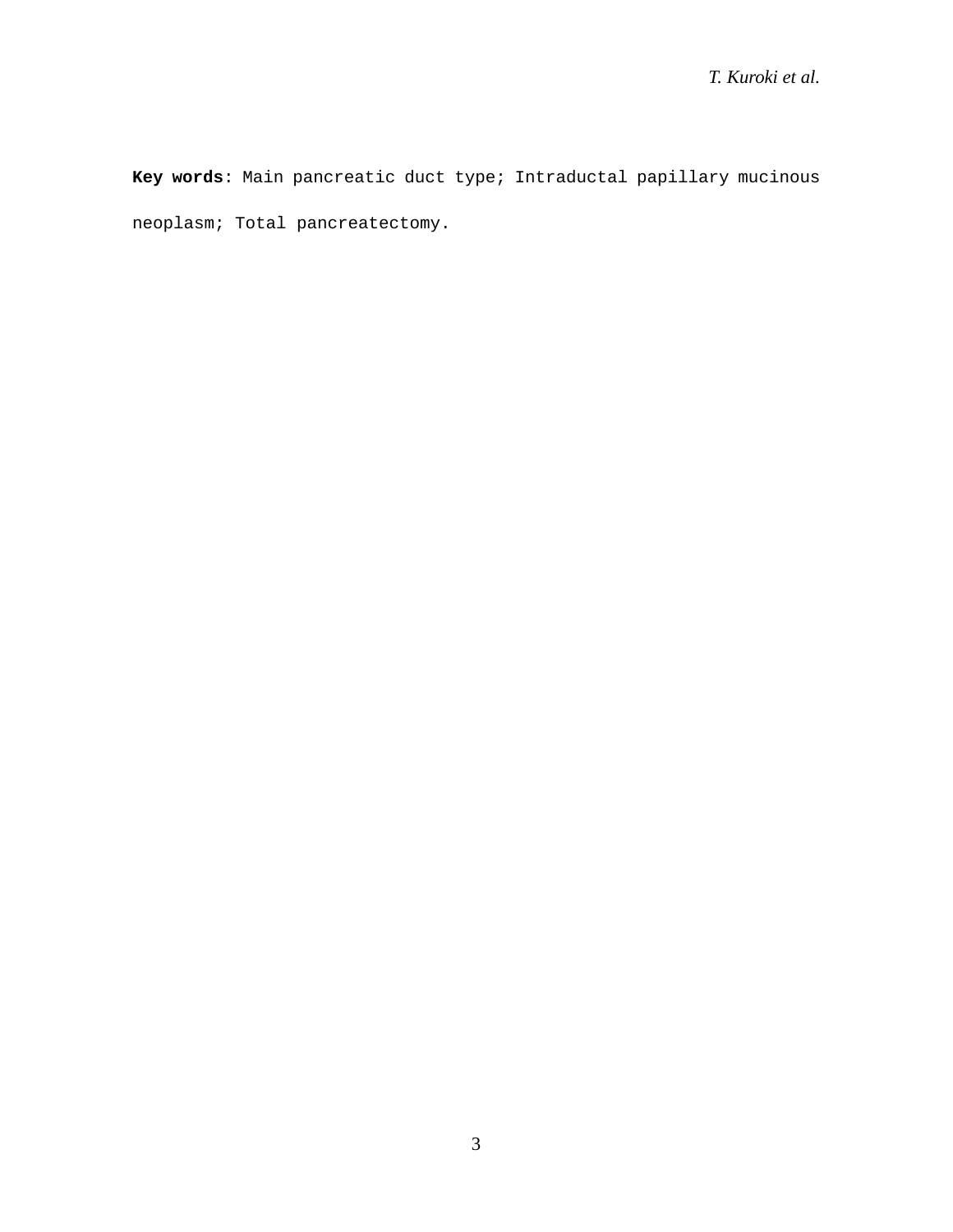# **Introduction**

Recently, many benign and low-grade malignant pancreatic lesions, including intraductal papillary-mucinous neoplasms (IPMNs), have been detected as a result of improvements in diagnostic modalities. IPMNs have been defined and classified by the World Health Organization and distinguished from other mucin-producing cystic neoplasms of the pancreas. $1$  IPMNs are characterized by the dilatation of the pancreatic ducts, mucin hypersecretion and the papillary epithelial component. $2^{-4}$  IPMNs are classified into 2 types according to their site of occurrence: the main duct-type and branch duct-type. $^2$  IPMNs have a wide spectrum of histological findings, ranging from hyperplasia to adenoma to noninvasive or invasive carcinoma.<sup>5</sup> In addition, IPMN show a more favorable prognosis than typical pancreatic carcinomas.6

The rate of the malignancy of the branch duct IPMNs is low, whereas main duct IPMNs are frequently malignant.<sup>7-9</sup> The average frequency of malignancy in main duct IPMNs based on several reports is  $70\%$ .<sup>10</sup> Therefore, the current treatment recommendation is that all main duct IPMNs should be considered candidates for resection.<sup>2, 3</sup> On the other hand, several controversies remain over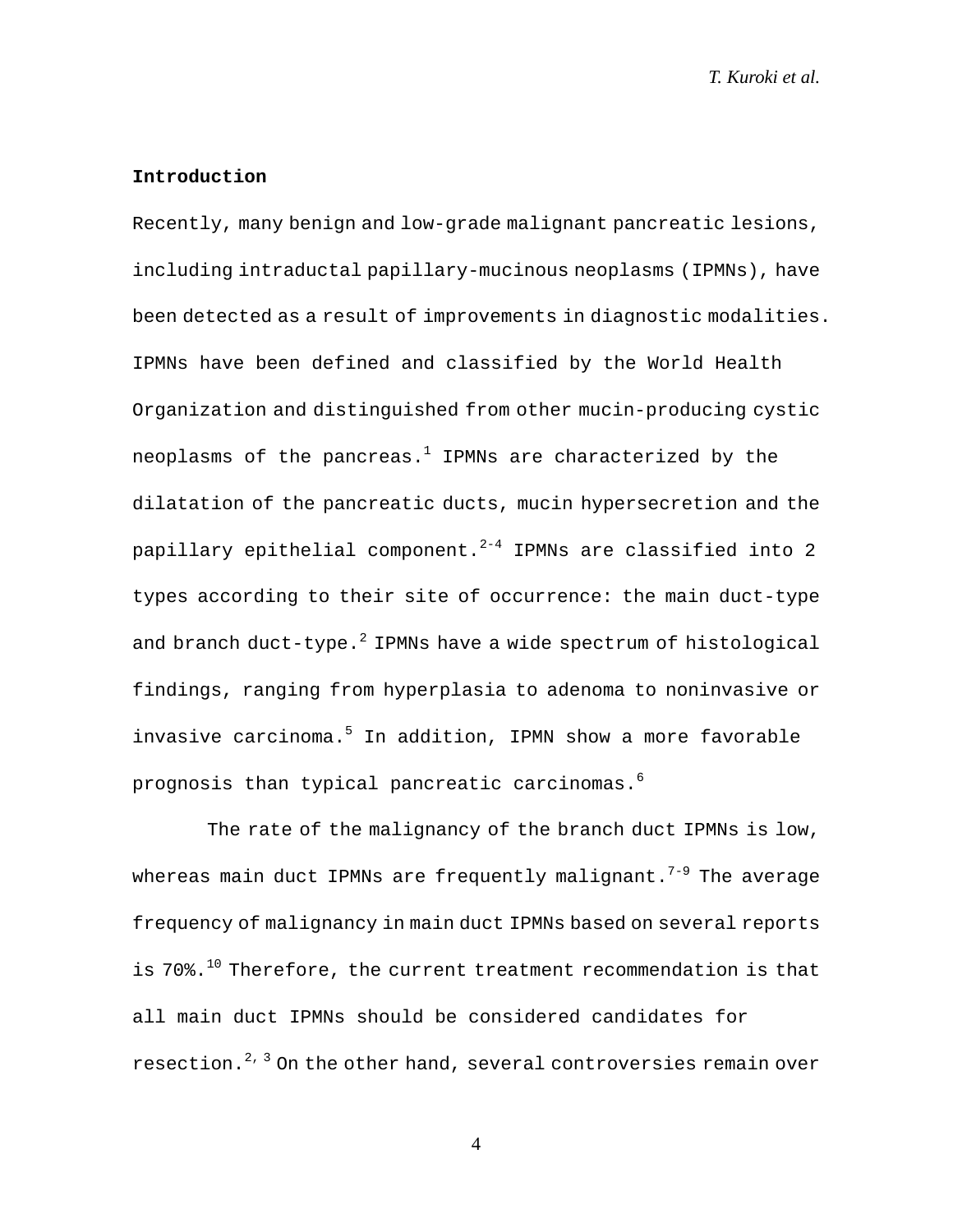the surgical strategy for main pancreatic duct-type IPMNs. Several reports have demonstrated that total pancreatectomy (TP) should be selected to achieve a full cure in patients with main duct IPMNs in which the main pancreatic duct shows diffuse dilatation to the whole pancreas. $^{11, 12}$  However, the dilatation of the main pancreatic duct to the whole pancreas might occur through the production of large amounts of mucin and/or associated chronic pancreatitis. $^{13}$ On the other hand, care must be taken when adapting the TP for IPMN, since TP causes severe and permanent pancreatic endocrine/exocrine insufficiency, and IPMNs are slow-growing and have a relatively favorable prognosis even when malignant.<sup>14, 15</sup> In this study, we evaluated the surgical strategy for the main duct-type IPMN of the pancreas.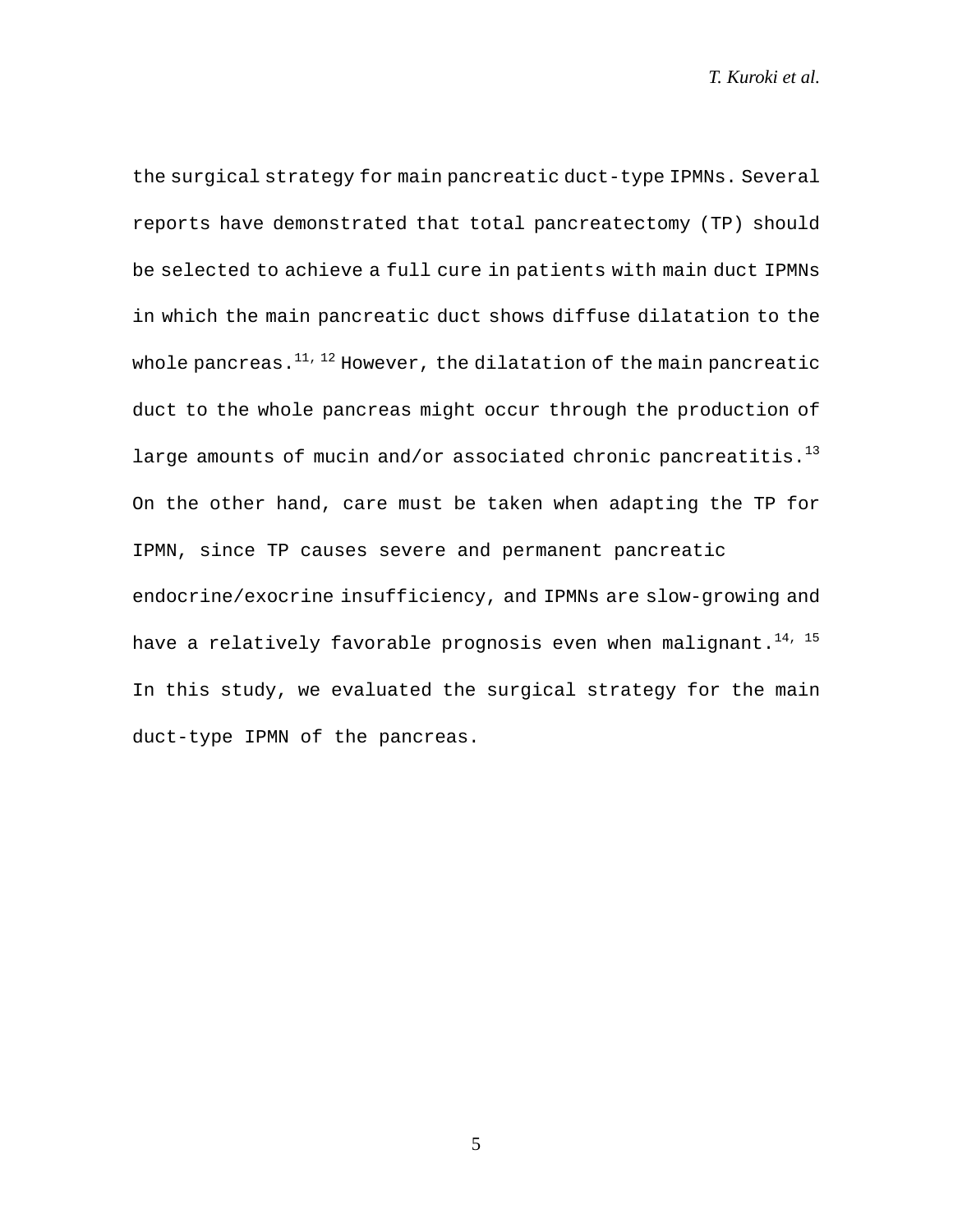### **Patients and methods**

Between 1991 and 2010, 46 patients with main duct-type IPMNs underwent surgical treatment at the Department of Surgery, Nagasaki University Hospital. Main duct IPMN was defined by imaging studies including ultrasonography (US), computed tomography (CT), magnetic resonance cholangiopancreatography (MRCP), and endoscopic retrograde cholangiopancreatography (ERCP), according to the international consensus guidelines.<sup>2</sup> In brief, main duct IPMNs showed a dilated main duct with a minimum width of 5 mm and contained mucus based on imaging with ERCP. IPMN with cystic dilatation of the branch ducts was included when there was more than 10-mm dilatation of a main duct, which corresponded to predominantly main duct-type IPMN. $^{2}$ 

A retrospective review of clinical data was performed, including demographics, operative characteristics, and postoperative follow-up. Postoperative follow-up was based on clinical, radiologic and laboratory assessment at least 6 months after surgery. The preoperative data obtained included age, gender, results of the oral glucose tolerance test (OGTT), hemoglobin A1c (HbA1c) levels, and *N*-benzoyl-tyrosyl-*p*-aminobenzoic acid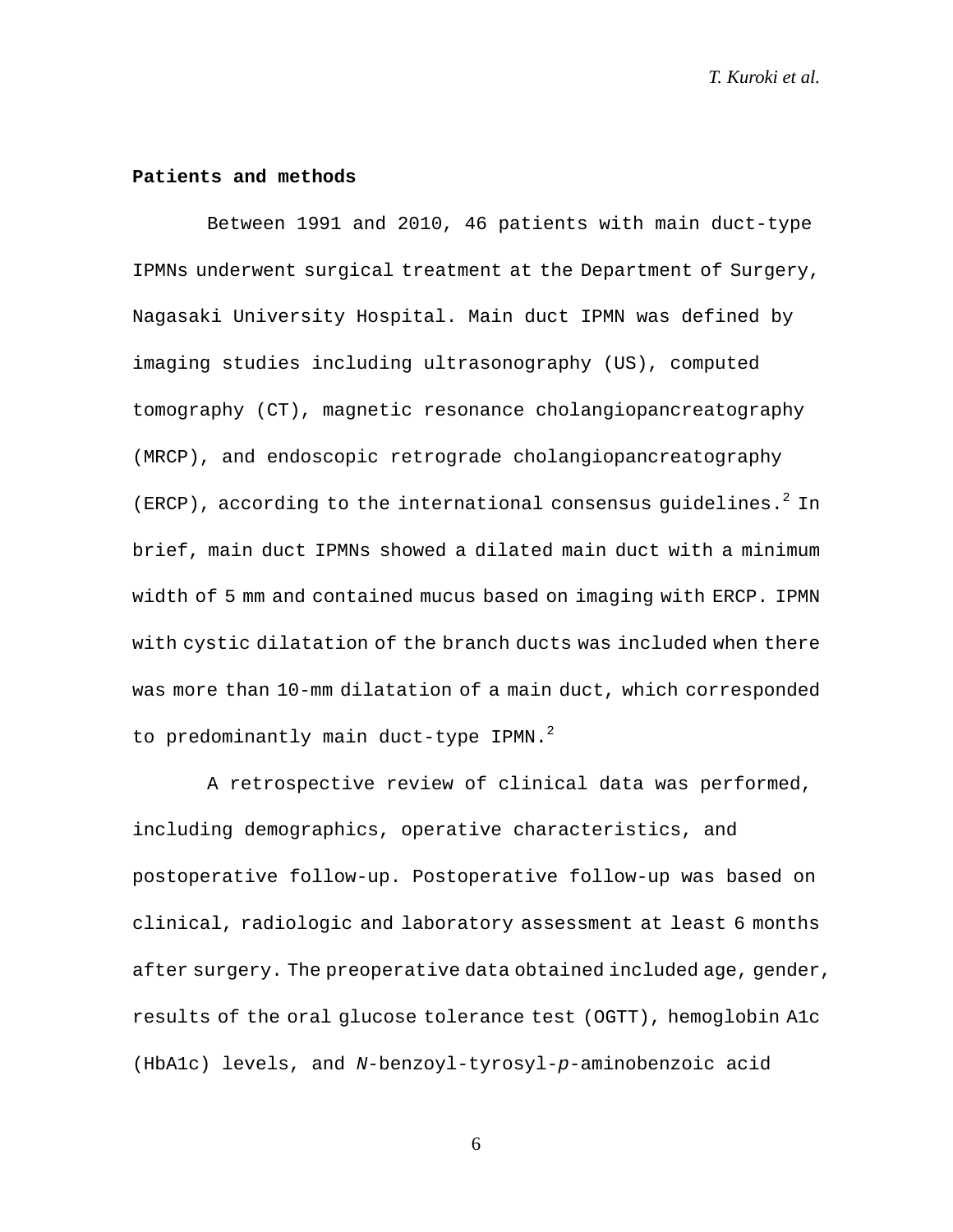(BT-PABA) test results. An abnormal glycemic response to the OGTT was defined according to the criteria proposed by the World Health Organization study group on diabetes mellitus.<sup>16</sup> Intraoperative data obtained included the type of pancreatic resection, diameter of the main pancreatic duct, mural nodule, and histology.

All patients underwent surgery and had a confirmed pathological diagnosis according to the World Health Organization criteria and the Classification of pancreatic carcinoma proposed by the Japan Pancreatic Society.<sup>17</sup> Intraoperative frozen section analysis of the pancreas cut surface was performed routinely. When the resection margin was diagnosed as positive, an additional pancreatic resection of the remnant pancreas was carried out to achieve a negative margin.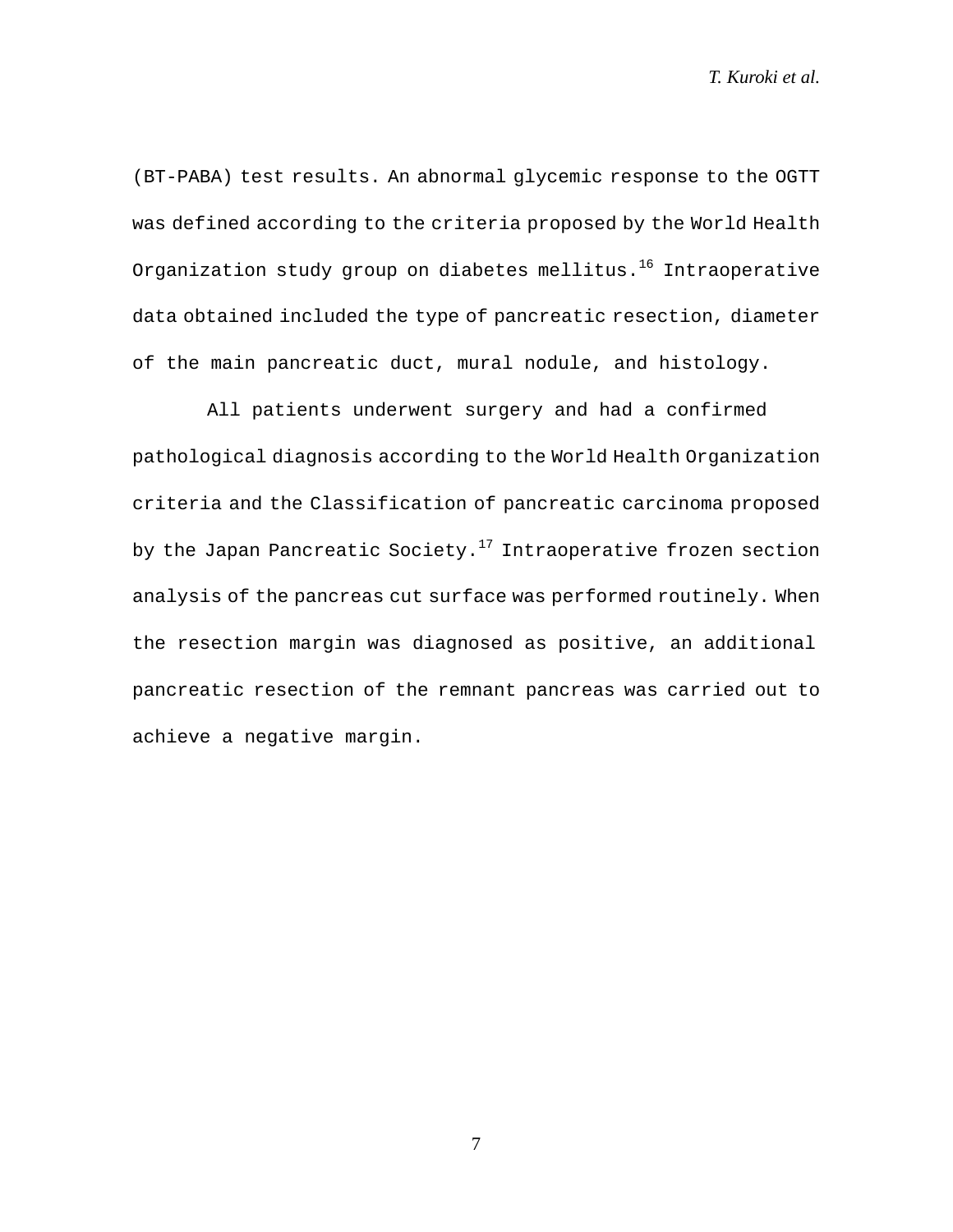# **Results**

# **Clinical characteristics**

The characteristics of all patients in this study are listed in Table 1. The mean age was 68.5 years. There were 29 males and 17 females. Regarding clinical symptoms, 29 patients were asymptomatic and 17 patients had symptoms including abdominal pain  $(n=12)$ , jaundice  $(n=2)$ , loss of weight  $(n=2)$ , and back pain  $(n=1)$ . Results of the OGTTT were normal in 26 patients, and indicated impairment or diabetes in 20 patients. The mean HbA1c level was 6.3%, and the mean BT-PABA test score was 57.1%.

#### **Operative characteristics**

The operative characteristics are listed in Table 2. Fifteen patients underwent pylorus-preserving pancreaticoduodenectomy (PPPD), and 6 patients underwent laparoscopic PPPD (Lap-PPPD). Six patients underwent distal pancreatectomy (DP), and 2 patients underwent laparoscopic DP (Lap-DP). We performed pancreaticoduodenectomy (PD) in 5 patients and total pancreatectomy (TP) in 1 patient. Limited resections of the pancreas were performed in 11 patients, and consisted of pancreatic head resection with segmental duodenectomy (PHRSD) in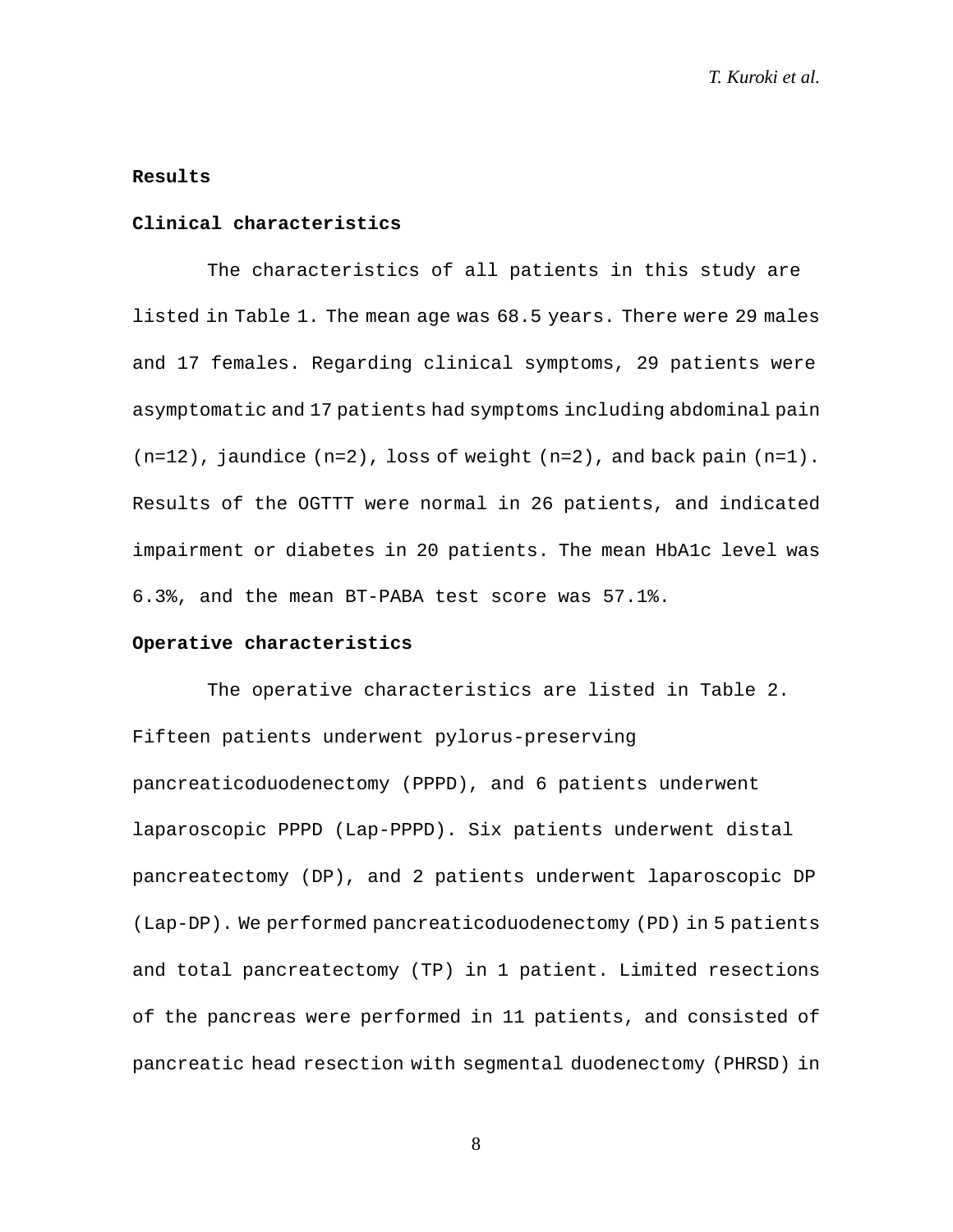5 patients, duodenum-preserving pancreatic head resection (DPPHR) in 3 patients, and middle pancreatectomy (MP) in 3 patients. The maximum diameter of the main pancreatic duct was < 10 mm in 22 patients, and was  $\geq$  10 mm in 24 patients. In 20 patients, no mural nodule was detected, while a mural nodule of < 10 mm was detected in 9 patients, and a mural nodule of  $\geq 10$  mm was seen in 17 patients. Postoperative histology revealed that 17 patients had benign IPMNs, which were either adenomas (n=11), or a borderline lesion (n=6). Of the 46 patients, 29 (63%) showed malignant IPMNs; these cases consisted of non-invasive carcinomas (n=13), minimally invasive carcinomas (n=8), and invasive carcinomas (n=8).

# **Repeated pancreatectomy(Table 3)**

Among the patients who underwent pancreatic surgery, 3 patients underwent repeated pancreatectomy. Among these 3 patients, TP was performed after DP in 2 cases and after PPPD in 1 case. Histological findings at the initial procedure revealed minimally invasive carcinoma in 2 patients and invasive carcinoma in 1 patient. The intervals between initial resection and TP were 49, 48, and 19 months, respectively. The recurrent histology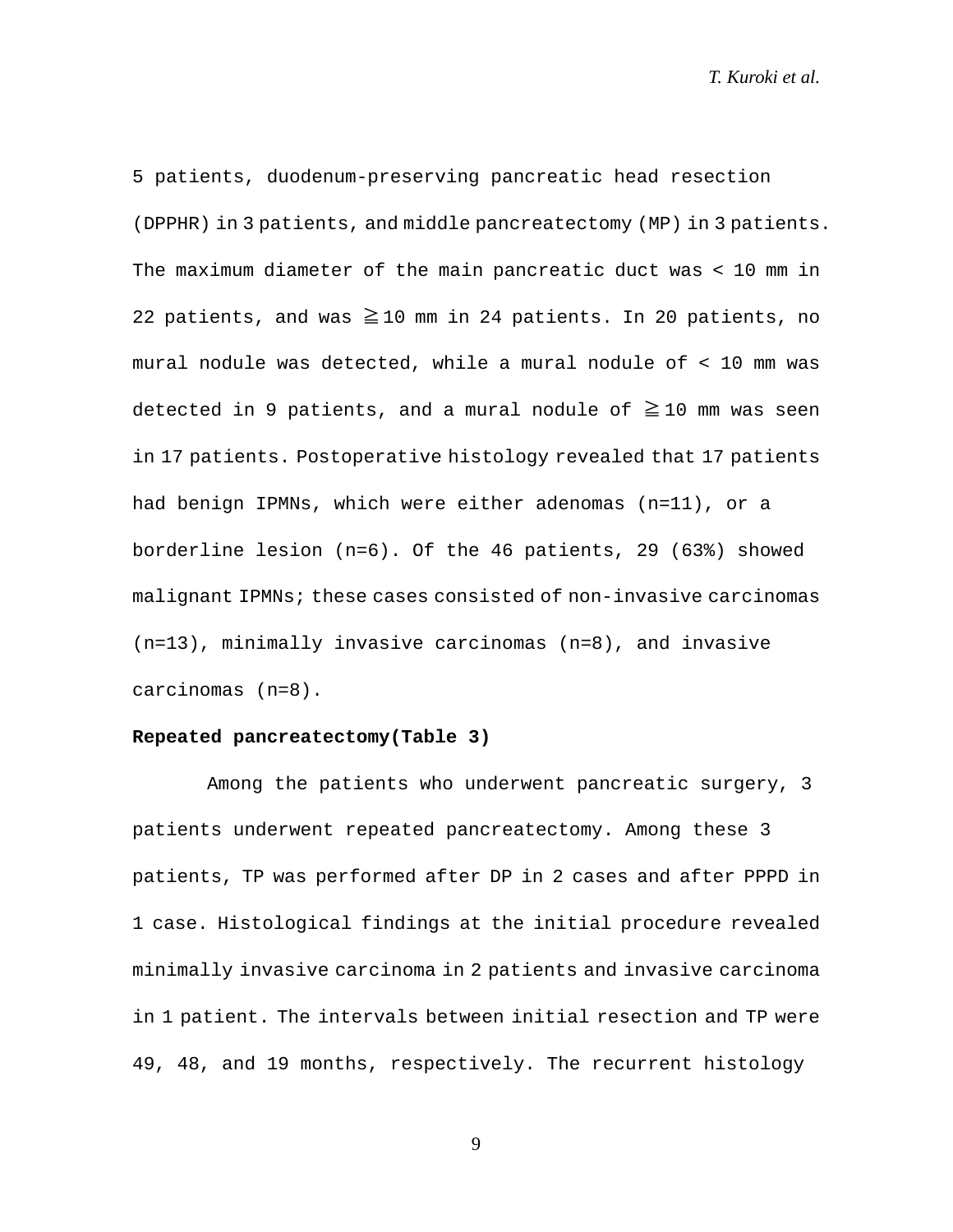indicated minimally invasive carcinomas in all 3 patients, and all 3 patients showed disease-free survival.

# **Cause of death**

The median postoperative follow-up period was 68.4 months (range 12-189 months). Three of the 46 patients with main duct IPMN died of tumor recurrence. Among the 3 patients with tumor recurrence, 2 patients died of peritoneal dissemination and the remaining patient died of liver metastasis. All 3 patients with tumor recurrence showed invasive IPMN by the initial histology. Two of these patients died of colon cancer, and the remaining patient died of the rupture of pseudoaneurysm due to the pancreatic fistula one month after surgery (Table 4).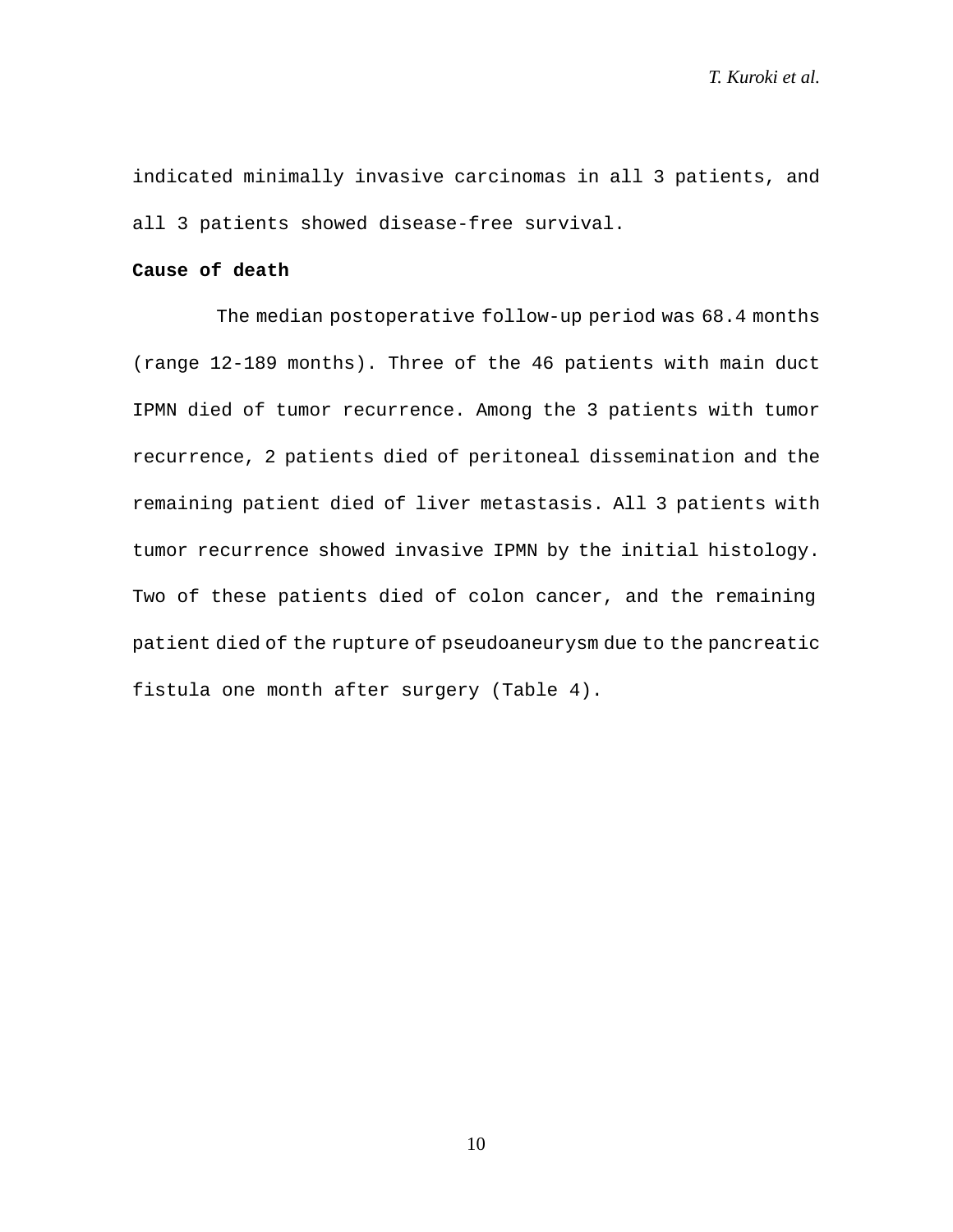# **Discussion**

The incidence of malignancy in main duct IPMNs is high. $7-10$ Therefore, the recommended management of main duct IPMNs is surgical resection according to the international consensus guideline for the management of IPMNs. $^2$  IPMNs tend to show a longitudinal wide spreading into the pancreatic duct. Okada et al. $^{18}$  reported that the distance of tumor spread in the main pancreatic duct was  $41.6 \pm 30.0$  mm. On the other hand, dilatation of the main duct IPMN may be related to not only a neoplasm spread widely along the main pancreatic duct, but also to the overproduction of mucus and/or associated chronic pancreatitis. $13$ In brief, there may be a discrepancy between the lesion of the ductal dilatation and the actual localization of neoplasm of main duct IPMN. For this reason, it is often difficult to determine the appropriate resection line of the pancreas in main duct IPMNs. Ito et al. $^{11}$  reported that total pancreatectomy is indicated for main duct IPMNs when dilatation of the main duct suggests a neoplasm spreading throughout the whole pancreas. However, total pancreatectomy results in severe and permanent endocrine and exocrine pancreatic insufficiency. Crippa et al. $^{10}$  recommended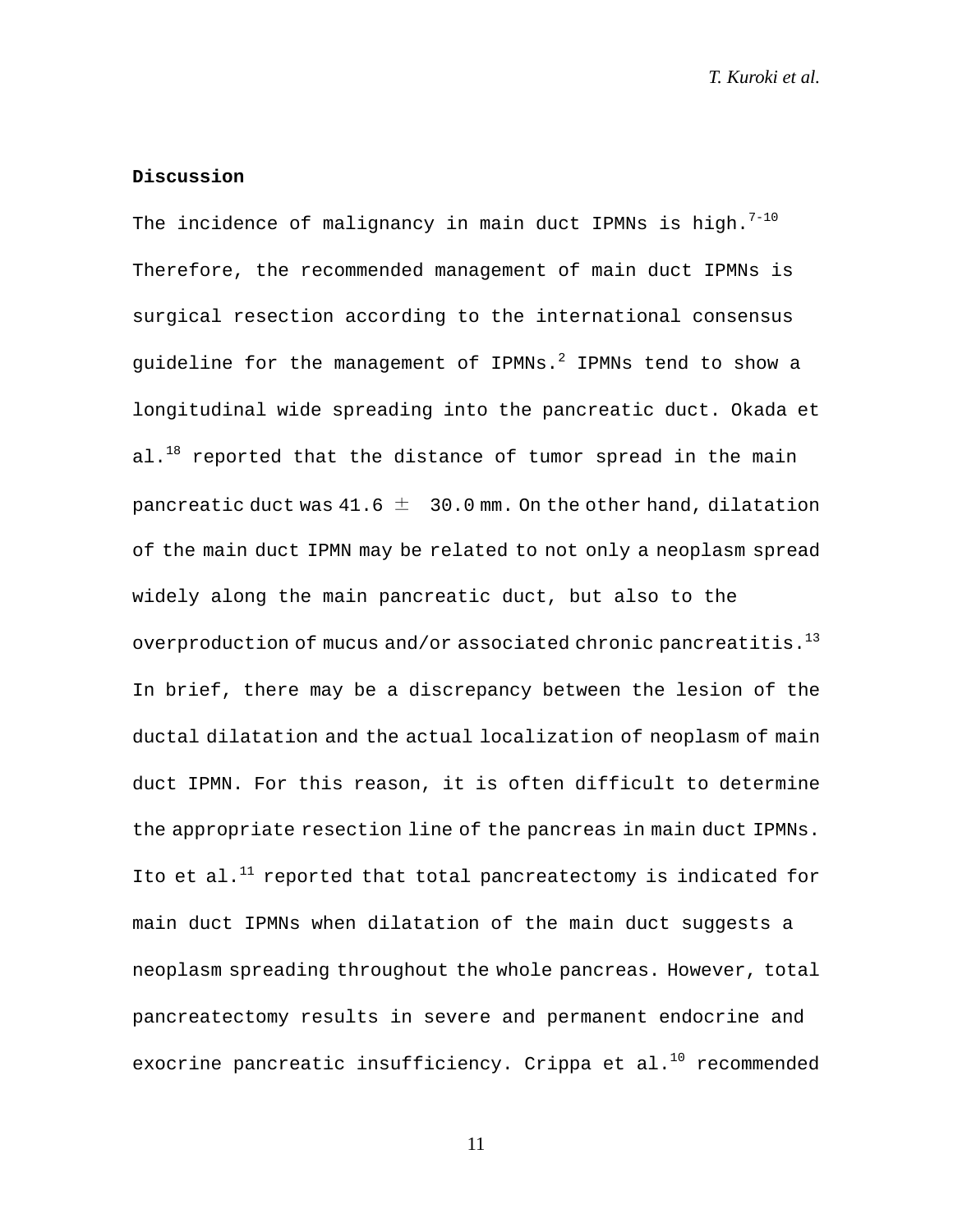that the decision to perform total panncreatectomy should be made following consideration of the surgical risk and long-term complications. In this study, only 1 patient underwent total pancreatectomy at the initial surgical procedure. In addition, 3 patients underwent total pancreatectomy as repeated pancreatectomy for recurrent minimally invasive IPMN. Nakagohri et al.<sup>19</sup> reported that there was no significant difference in survival between noninvasive/minimally invasive IPMNs of the main duct-type and those of the branch duct-type, and noninvasive/ minimally invasive IPMNs had a favorable prognosis after surgical treatment. Therefore, total pancreatectomy should be considered very selectively in the presence of a malignant lesion spreading to the whole pancreas. Among the 6 patients who died in the present study, no deaths occurred due to local recurrence. All recurrences occurred as peritoneum dissemination in this series. In their study, Takahashi et al. $^{20}$  suggested that peritoneal dissemination occurred for peritoneal seeding of tumor cells as a result of the leakage of pancreatic juice. We and other pancreatic surgeons should pay more attention to the meticulous manipulations needed to avoid tumor-cell seeding during these surgical procedures.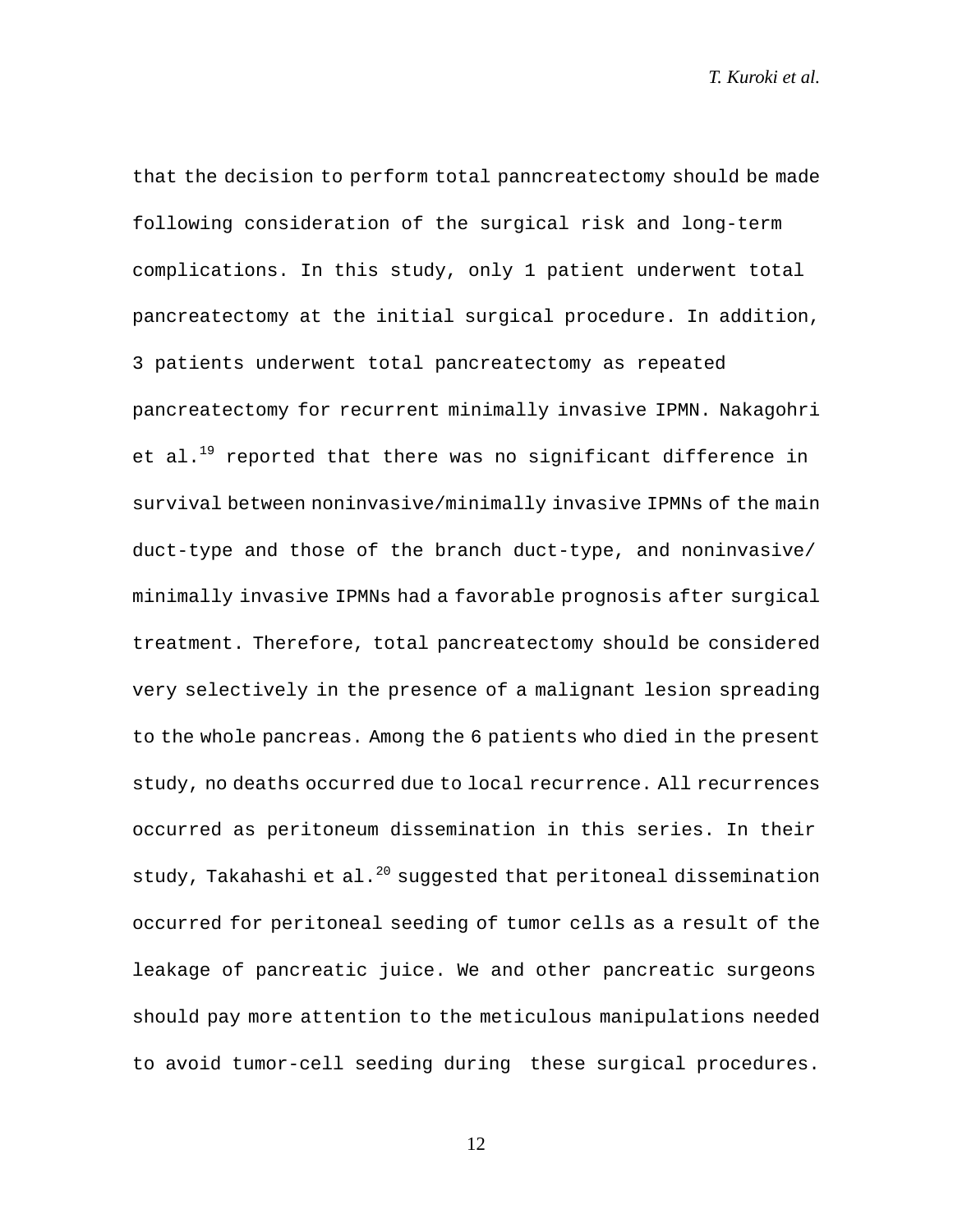In conclusion, the routine performance of total pancreatectomy for the treatment of main duct IPMNs is not acceptable. Although total pancreatectomy has the potential to improve the long-term prognosis for patients with main duct IPMNs, it can also lead to severe and permanent endocrine and exocrine pancreatic insufficiency. We believe that it is important to perform sufficient and appropriate pancreatic resection for malignant lesions of main duct IPMN and to perform meticulous screening for the remnant pancreas following the initial pancreatic resection.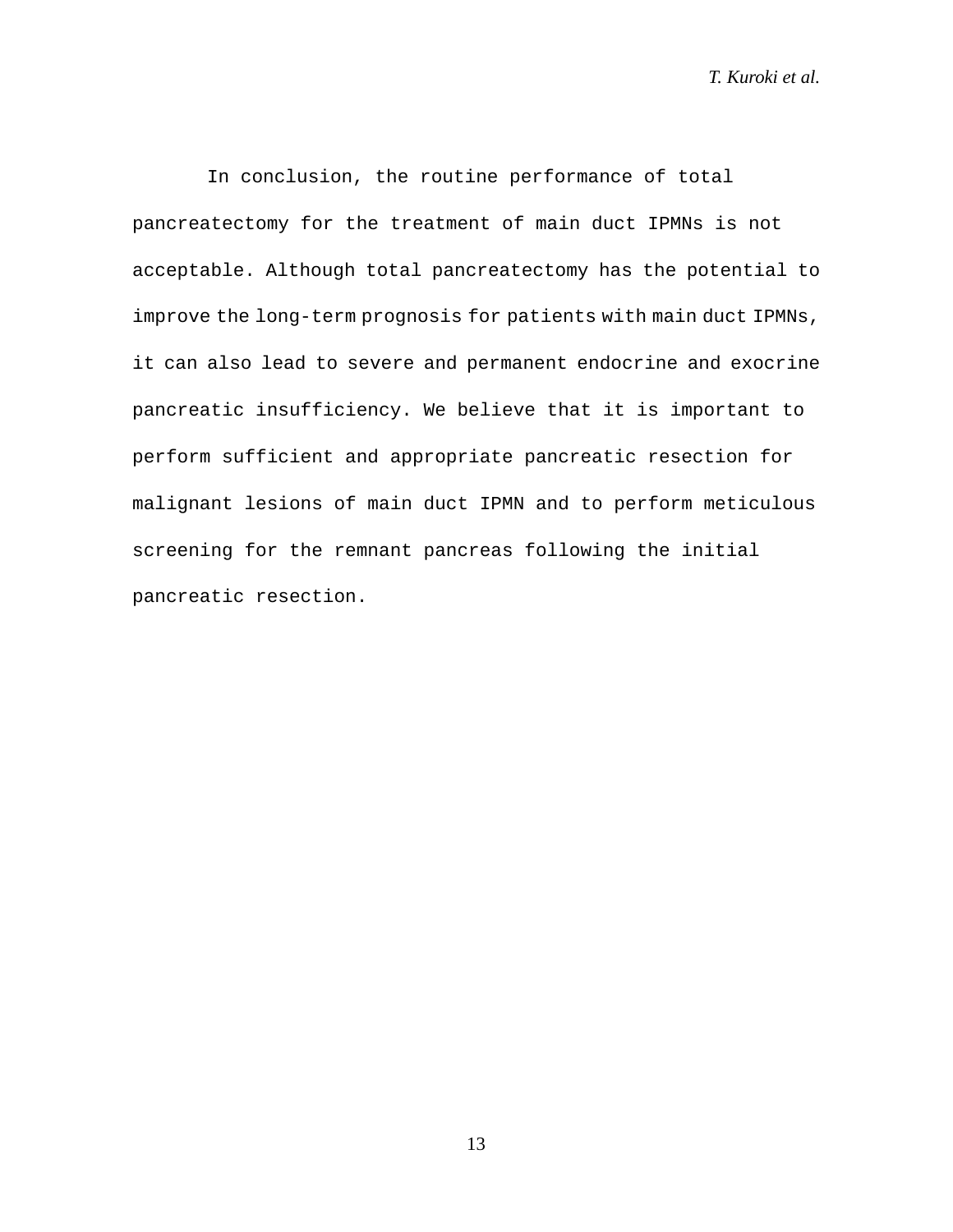#### **REFERENCES**

- 1. Kloppel G, Solcia E, Longnecker DS, Capella C, Sobin LH. World Health Organization International Histological Classification of Tumors. Histological typing of tumors of the exocrine pancreas. 2nd ed. Berlin: Springer; 1996: p. 1-61
- 2. Tanaka M, Chari S, Adsay V, Fernandez-del Castillo C, Falconi M, Shimizu M, Yamaguchi K, Yamao K, Matsuno S. International consensus guidelines for malignant of intraductal papillary mucinous neoplasms and mucinous cystic neoplasms of the pancreas. Pancreatology. 2006;6:17-32
- 3. Tanaka M, Kobayashi K, Mizumoto K, Yamaguchi K. Clinical aspects of intraductal papillary mucinous neoplasm of the pancreas. J Gastroenterol. 2005;40:669-675
- 4. Sohn TA, Yeo CJ, Cameron JL, Iacobuzio-Donahue CA, Hruban RH, Lillemoe KD. Intraductal papillary mucinous neoplasms of the pancreas: an increasingly recognized clinicopathologic entity. Ann Surg. 2001;234:313-322
- 5. Longnecker DS, Hruban RH, Adler G, Kloppel G. Intraductal papillary mucinous neoplasms of the pancreas. In: Hamilton SR, Aaltonen LA, editors. World Health Organization Classification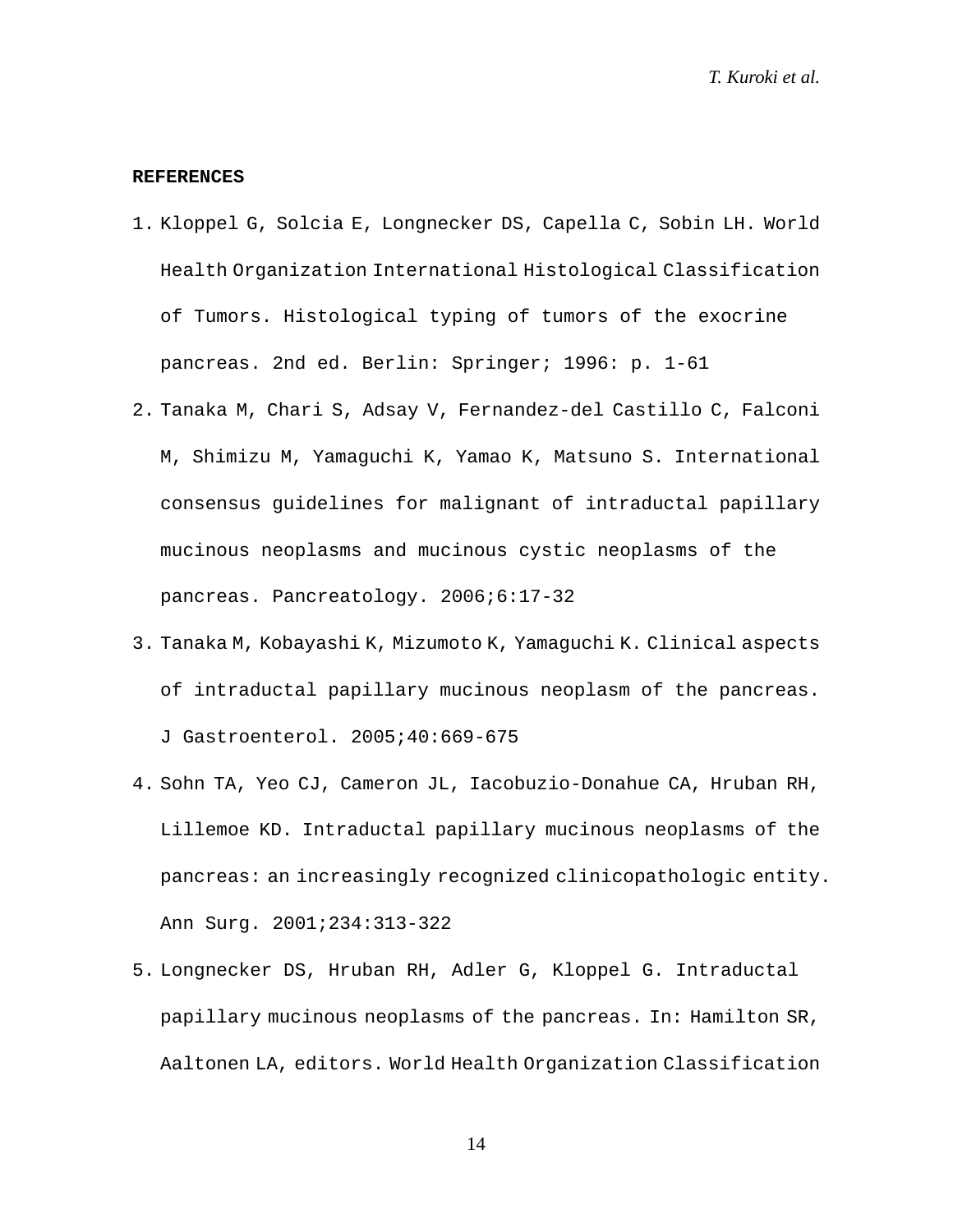of Tumors. Pathology and Genetics of Tumors of the Digestive System. Lyon: IARC Press, 2000:237-240

- 6. Sohn TA, Yeo CJ, Cameron JL, Hruban RH, Fukushima N, Campbell KA, Lillemoe KD. Intraductal papillary mucinous neoplasms of the pancreas: an updated experience. Ann Surg. 2004;239:788-799
- 7. Kobari M, Egawa S, Shibuya K, Shimamura H, Sunamura M, Takeda K, Matsuno S, Furukawa T. Intraductal papillary mucinous tumors of the pancreas comprise 2 clinical subtypes: differences in clinical characteristics and surgical management. Arch Surg. 1999;134:1131-1136
- 8. Sugiyama M, Izumisato Y, Abe N, Masaki T, Mori T, Atomi Y. Predictive factors for malignancy in intraductal papillary-mucinous tumors of pancreas. Br J Surg. 2003;90:1244-1249
- 9. Salvia R, Fernandez-del Castillo C, Bassi C, Thayer SP, Falconi M, Mantovani W, Pederzoli P, Warshaw AL. Main-duct intraductal papillary mucinous neoplasms of the pancreas: clinical predictors of malignancy and long-term survival following resection. Ann Surg. 2004;239:678-687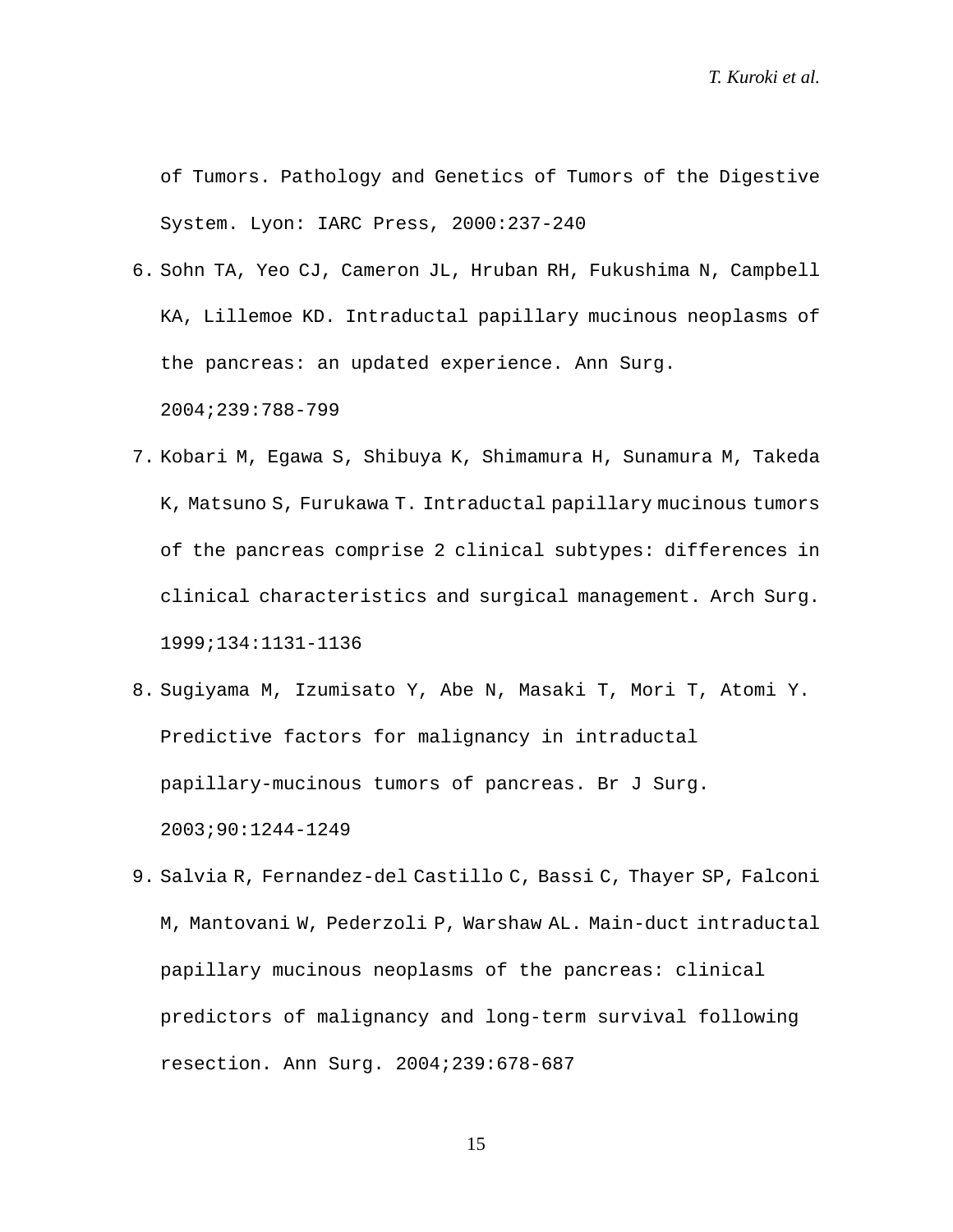- 10. Crippa S, Partelli S, Falconi M. Extent of surgical resections for intraductal papillary mucinous neoplasms. World J Gastrointest Surg. 2010;2:347-351.
- 11. Ito T, Doi R, Yoshizawa A, Sakikubo M, Nagai K, Kida A, Koizumi M, Masui T, Kawaguchi Y, Manabe T, Uemoto S. The distribution of atypical epithelium in main-duct type intraductal papillary mucinous neoplasms of the pancreas. J Hepatobiliary Pancreat Sci. 2011;18:241-249
- 12. Fujino Y, Suzuki Y, Yoshikawa T, et al. Outcomes of surgery for intraductal papillary mucinous neoplasms of the pancreas. World J Surg. 2006;30:1909-1914.
- 13. Terris B, Ponsot P, Paye F, Hammel P, Sauvanet A, Molas G, Bernades P, Belghiti J, Ruszniewski P, Flejou JF. Intraductal papillary mucinous tumors of the pancreas confined to secondary ducts show less aggressive pathologic features as compared with those involving the main pancreatic duct. Am J Surg Pathol. 2000;24:1372-1377
- 14. Uehara H, Ishikawa O, Ikezawa K, Kawada N, Inoue T, Takakura R, Takano Y, Tanaka S, Takenaka A. A natural course of main duct intradctal papillary mucinous neoplasm of the pancreas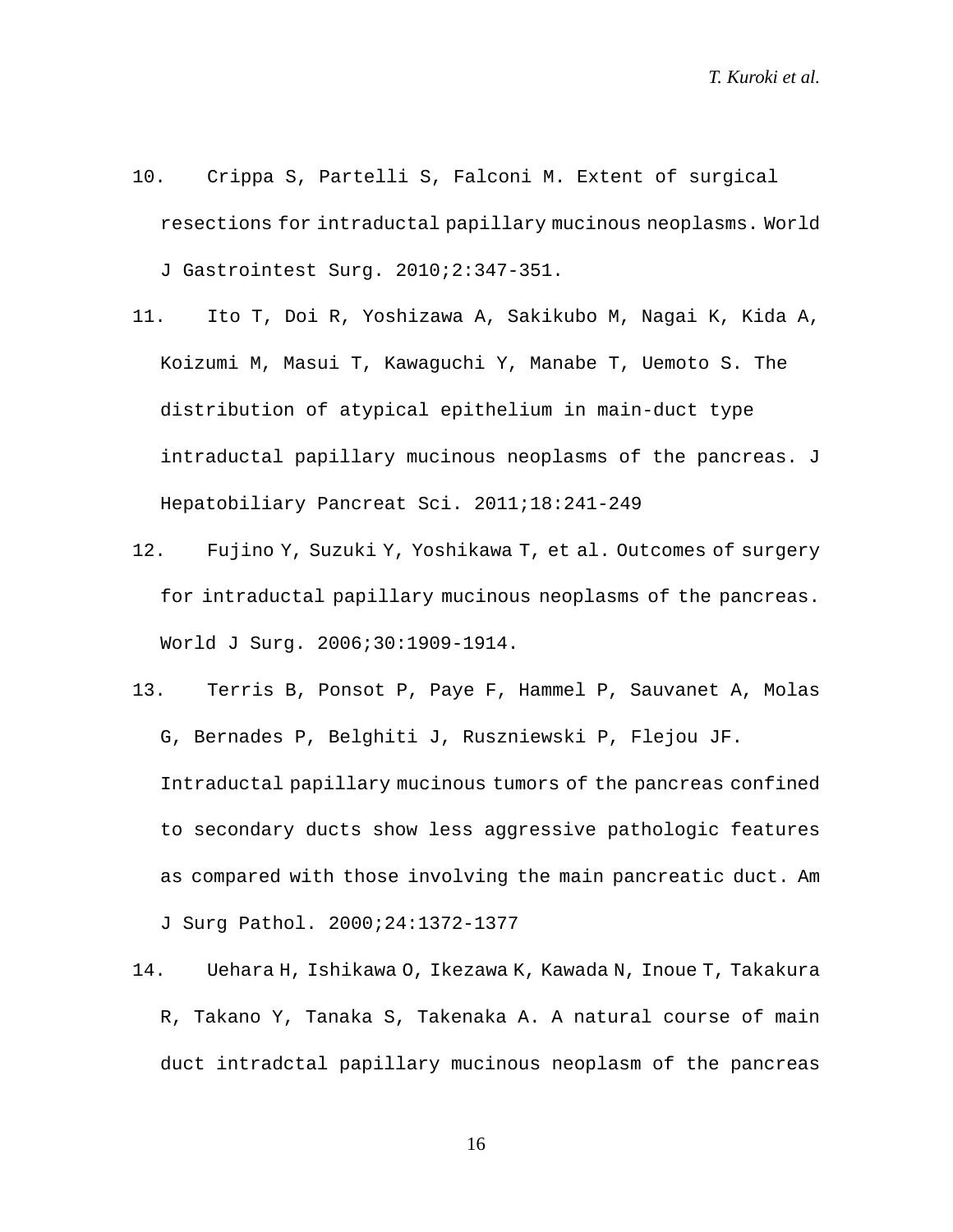with lower likelihood of malignancy. Pancreas. 2010;39:653-657

- 15. Takuma K, Kamisawa T, Anjiki H, Egawa N, Kurata M, Honda G, Tsuruta K, Horiguchi S, Igarashi Y. Predictors of malignancy and natural history of main-duct intraductal papillary mucinous neoplasms of the pancreas. Pancreas. 2011;40:371-375
- 16. World Health Organization. Report of the expert committee on the diagnosis and classification on diabetes mellitus. Diabetes Care. 1997;20:1183-97
- 17. Japan Pancreas Society. Classification of Pancreatic Carcinoma: Criteria for Histological Classification. Tokyo, Japan: Kanehara; 1996:29-38
- 18. Okada K, Imaizumi T, Hirabayashi K, Matsuyama M, Yazawa N, Dowaki S, Tobita K, Ohtani Y, Kawaguchi Y, Tanaka M, Inokuchi S, Makuuchi H. The distance of tumor spread in the main pancreatic duct of an intraductal papillary-mucinous neoplasm: where to resect and how to predict it. J Hepatobiliary Pancreat Sci. 2010;17:516-522
- 19. Nakagohri T, Asano T, Kenmochi T, Urashima T, Ochiai T. Long-term surgical outcome of noninvasive and minimally invasive intraductal papillary mucinous adenocarcinoma of the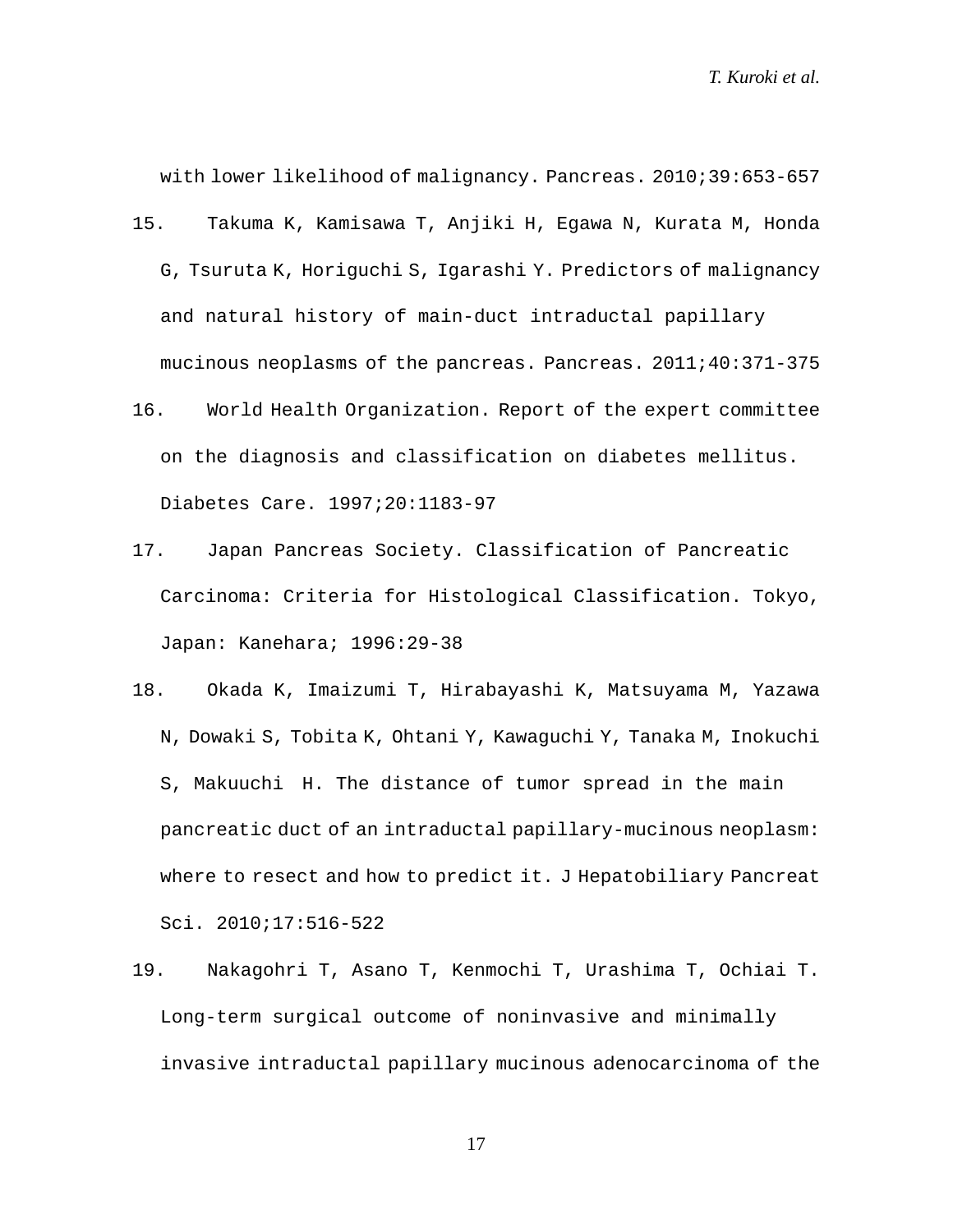pancreas. World J Surg. 2002;26:1166-1169

20. Takahashi H, Nakamori S, Nakahira S, Tsujie M, Takahashi Y, Marubashi S, Miyamoto A, Takeda Y, Nagano H, Dono K, Umeshita K, Sakon M, Monden M. Surgical outcomes of noninvasive and minimally invasive intraductal papillary-mucinous neoplasms of the pancreas. Ann Surg Oncol. 2006;13:955-960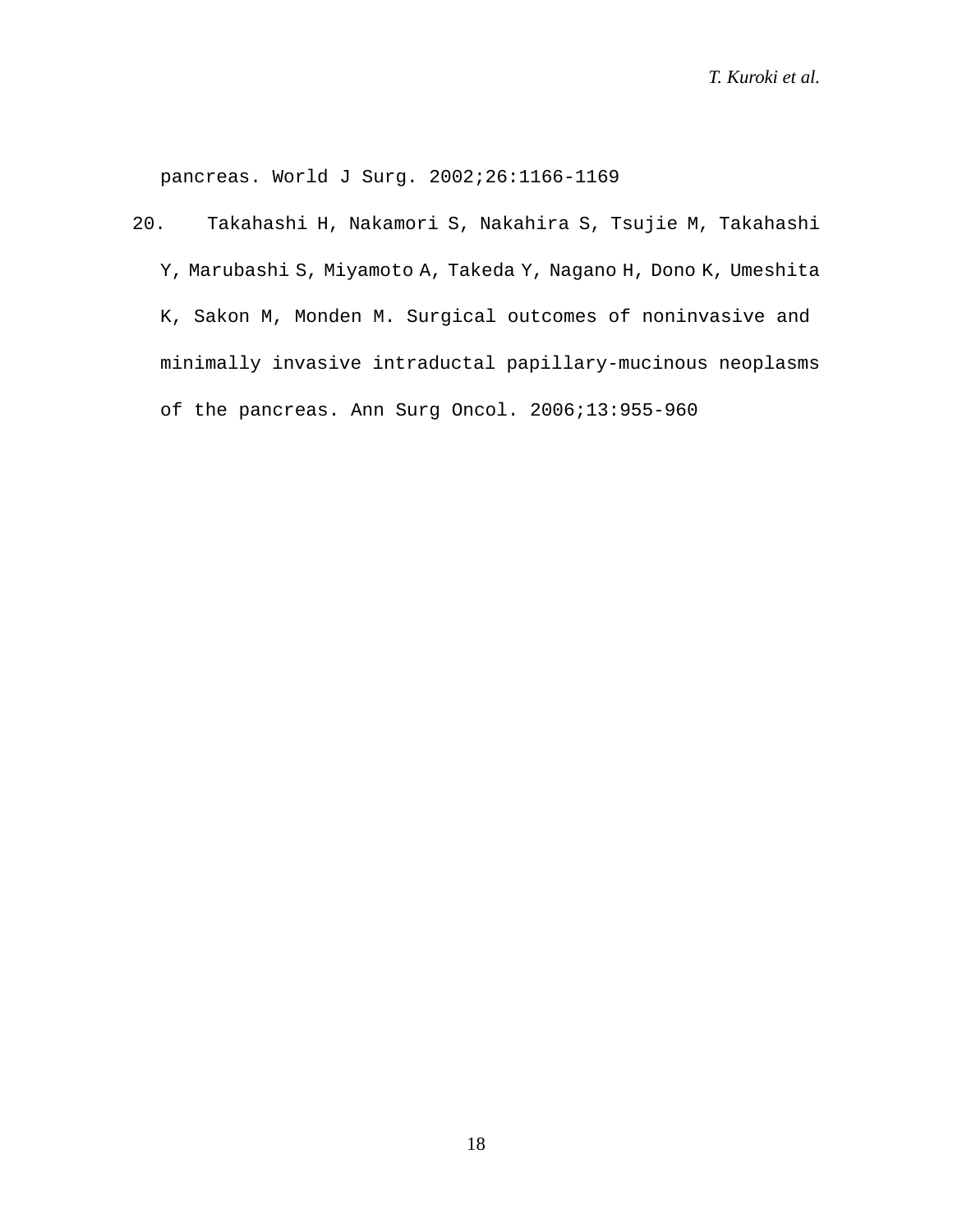| Characteristics    | Data           |  |
|--------------------|----------------|--|
| Age $(yr)$         | 68.5 $\pm 9.8$ |  |
| Sex (M/F)          | 29/17          |  |
| Symptoms (n)       |                |  |
| Asymptomatic       | 29             |  |
| Abdominal pain     | 12             |  |
| Jaudice            | $\overline{2}$ |  |
| Loss of weight     | $\overline{2}$ |  |
| Back pain          | $\mathbf{1}$   |  |
| OGTT (n)           |                |  |
| Normal             | 26             |  |
| Impaired, diabetic | 20             |  |
| $HbA1c$ $%$        | 6.3<br>± 1.6   |  |
| BT-PABA test (%)   | 57.1<br>± 19.2 |  |

Table 1. Characteristics of resected main puncreatic duct type intraductal papillary mucinous neoplasms

OGTT, oral glucose tolerance test; HbA1c, hemoglobin A1c; BT-PABA,

N-benzoyl-tyrosyl-p-aminobenzoic acid;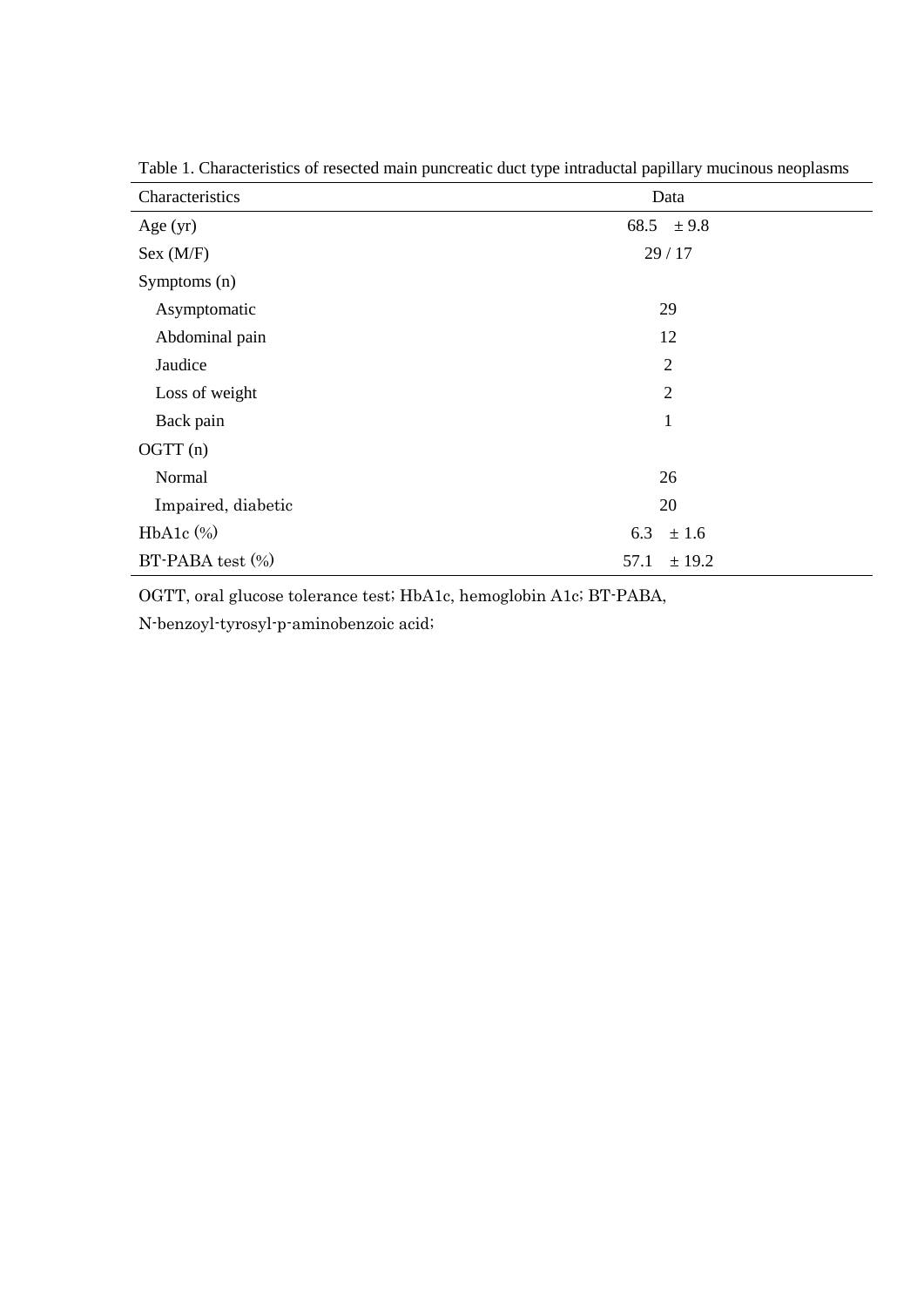| Characteristic                               | Data             |  |
|----------------------------------------------|------------------|--|
| Operative procedure (n)                      |                  |  |
| <b>PPPD</b>                                  | 15               |  |
| Lap-PPPD                                     | 6                |  |
| DP                                           | 6                |  |
| PD                                           | 5                |  |
| <b>PHRSD</b>                                 | $\mathfrak{S}$   |  |
| <b>DPPHR</b>                                 | $\mathfrak{Z}$   |  |
| MP                                           | 3                |  |
| Lap-DP                                       | $\boldsymbol{2}$ |  |
| TP                                           | $\mathbf{1}$     |  |
| Maximum diameter of main pancreatic duct (n) |                  |  |
| $<10\;\mathrm{mm}$                           | 22               |  |
| $>10\;\mathrm{mm}$                           | 24               |  |
| Mural nodule (n)                             |                  |  |
| Not detected                                 | 20               |  |
| $< 10$ mm                                    | 9                |  |
| $>10$ mm                                     | 17               |  |
| Histology (n)                                |                  |  |
| Adenoma                                      | 11               |  |
| Borderline                                   | 6                |  |
| Non-invasive carcinoma                       | 13               |  |
| Minimally invasive                           | $\,8\,$          |  |
| Invasive carcinoma                           | $\,8\,$          |  |

Table 2. Operative characteristics of resected main puncreatic duct type intraductal papillary mucinous neoplasms

PPPD, pylorus-preserving pancreaticoduodenectomy; Lap-PPPD, laparoscopic pylorus-preserving pancreaticoduodenectomy; DP, distal pancreatectomy; PD, pancreaticoduodenectomy; PHRSD, pancreatic head resection with segmental duodenectomy; DPPHR, duodenum-preserving pancreatic head resection; MP, middle pancreatectomy; Lap-DP, laparoscopic distal pancreatectomy; TP, total pancreatectomy.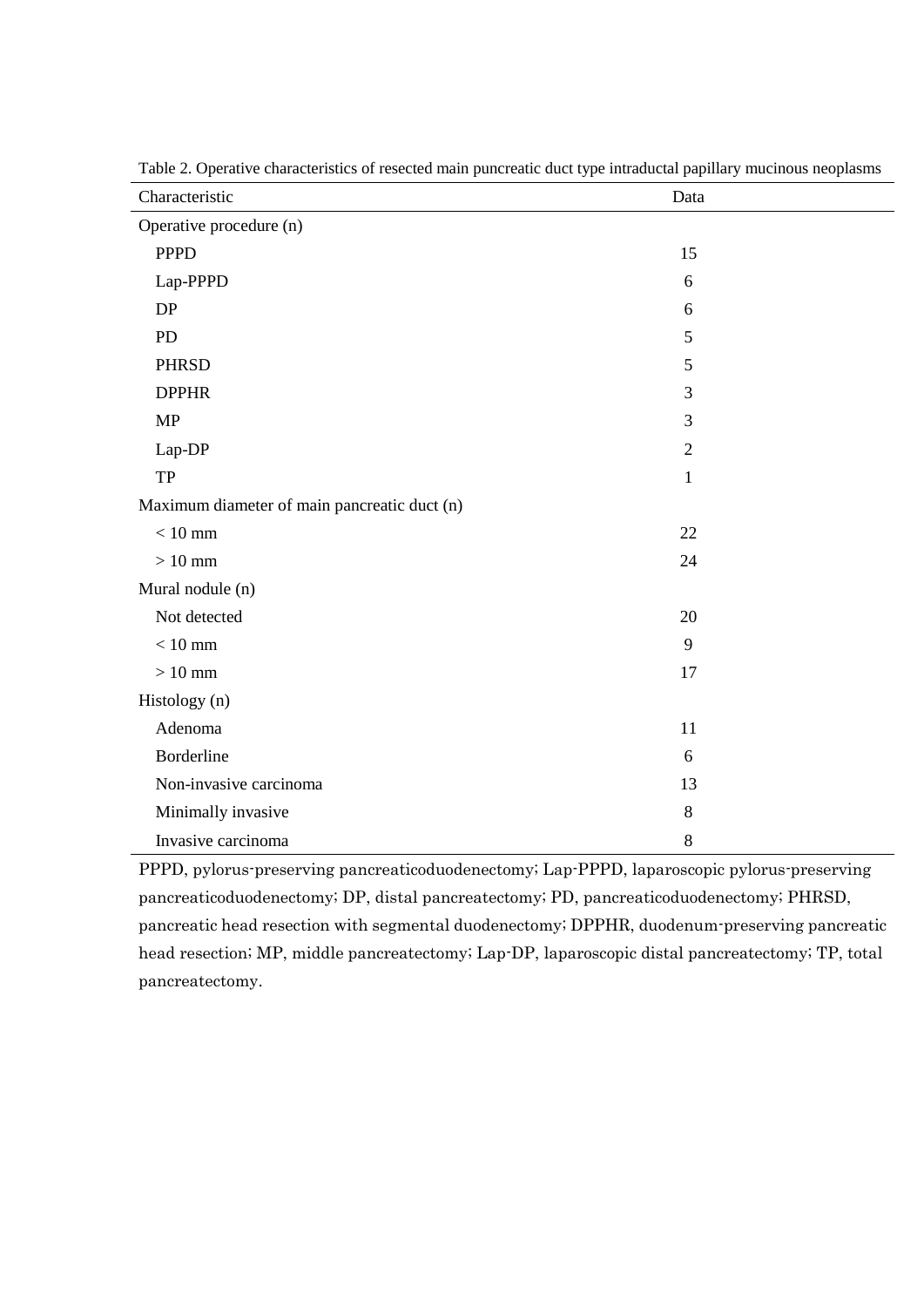Table 3. Summary of three patients who underwent repeated pancreatectomy

| No. | Age (yr) | <b>Sex</b> | Initial procedure | Initial histology  | Interval from Initial Surgery (mo) | Recurrent histology | Programosis(mo) |
|-----|----------|------------|-------------------|--------------------|------------------------------------|---------------------|-----------------|
|     | 67       | М          | DP                | minimally invasive | 49                                 | minimally invasive  | DF, 15          |
|     | 80       | М          | DP.               | invasive carcinoma |                                    | minimally invasive  | DF, 8           |
|     |          |            | <b>PPPD</b>       | minimally invasive |                                    | minimally invasive  | DF, 19          |

DP, distal pancreatectomy; PPPD, pylorus-preserving pancreaticoduodenectomy; DF, disease free